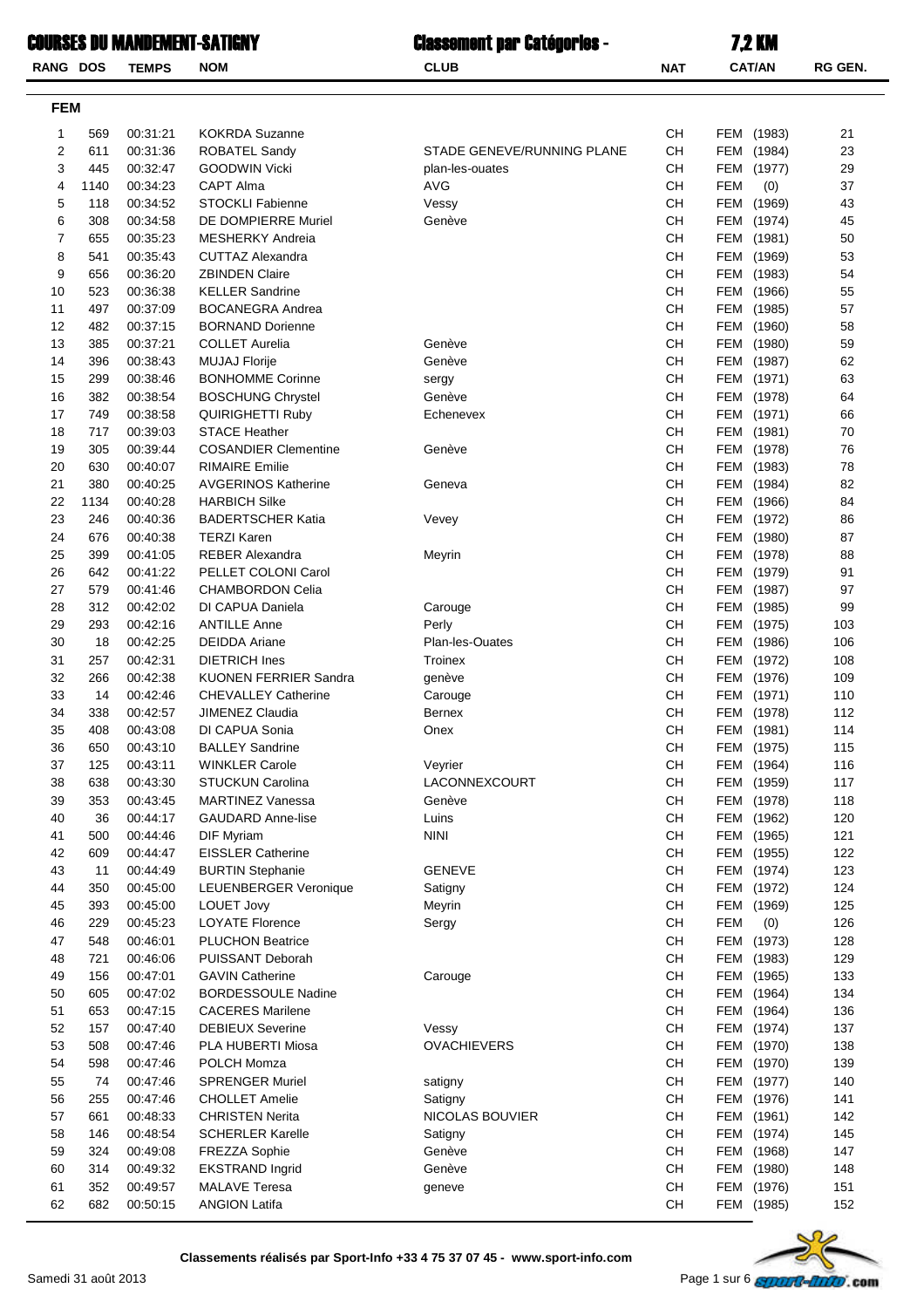# COURSES DU MANDEMENT-SATIGNY Classement par Catégories - 7.2 KM

| <b>RANG</b> | <b>DOS</b> | <b>TEMPS</b> | NOM                         | <b>CLUB</b>       | <b>NAT</b> | <b>CAT/AN</b> | RG GEN. |  |
|-------------|------------|--------------|-----------------------------|-------------------|------------|---------------|---------|--|
| 63          | 501        | 00:50:27     | <b>CAMPANI Roberta</b>      |                   | <b>CH</b>  | FEM (1971)    | 154     |  |
| 64          | 665        | 00:50:30     | <b>BERRIDGE Marianne</b>    |                   | <b>CH</b>  | FEM (1965)    | 155     |  |
| 65          | 360        | 00:51:12     | <b>PACHE Valentine</b>      | Grand-Lancy       | <b>CH</b>  | FEM (1980)    | 156     |  |
| 66          | 652        | 00:51:25     | PRADOS Begona               |                   | <b>CH</b>  | FEM (1978)    | 157     |  |
| 67          | 662        | 00:51:56     | PALACIOS Linda              |                   | <b>CH</b>  | FEM<br>(1981) | 159     |  |
| 68          | 535        | 00:52:14     | <b>JANSZ Marietta</b>       |                   | <b>CH</b>  | FEM (1965)    | 161     |  |
| 69          | 9          | 00:52:57     | <b>BOUYSSONNIE Karine</b>   | Gaillard - FRANCE | CН         | FEM<br>(1982) | 164     |  |
| 70          | 663        | 00:53:53     | <b>LORTSCHER Judith</b>     |                   | CН         | FEM (1964)    | 166     |  |
| 71          | 414        | 00:54:00     | <b>QURESHI Aisha</b>        | <b>ORNEX</b>      | <b>CH</b>  | FEM (1981)    | 167     |  |
| 72          | 667        | 00:54:35     | <b>CALAME Cecile</b>        |                   | <b>CH</b>  | FEM<br>(1984) | 168     |  |
| 73          | 604        | 00:57:50     | <b>MARCU Daisy</b>          |                   | <b>CH</b>  | FEM<br>(1977) | 169     |  |
| 74          | 715        | 00:58:09     | <b>KARDES Asuman</b>        |                   | <b>CH</b>  | FEM (1977)    | 170     |  |
| 75          | 553        | 00:59:01     | <b>BIRGA Veronica</b>       |                   | <b>CH</b>  | FEM (1972)    | 171     |  |
| 76          | 484        | 01:02:28     | <b>SCHONENBERGER Sophie</b> |                   | СH         | FEM (1969)    | 172     |  |
| 77          | 332        | 01:05:53     | <b>HEGEDUS Andrea</b>       | Genéve            | <b>CH</b>  | FEM (1974)    | 173     |  |
|             |            |              |                             |                   |            |               |         |  |

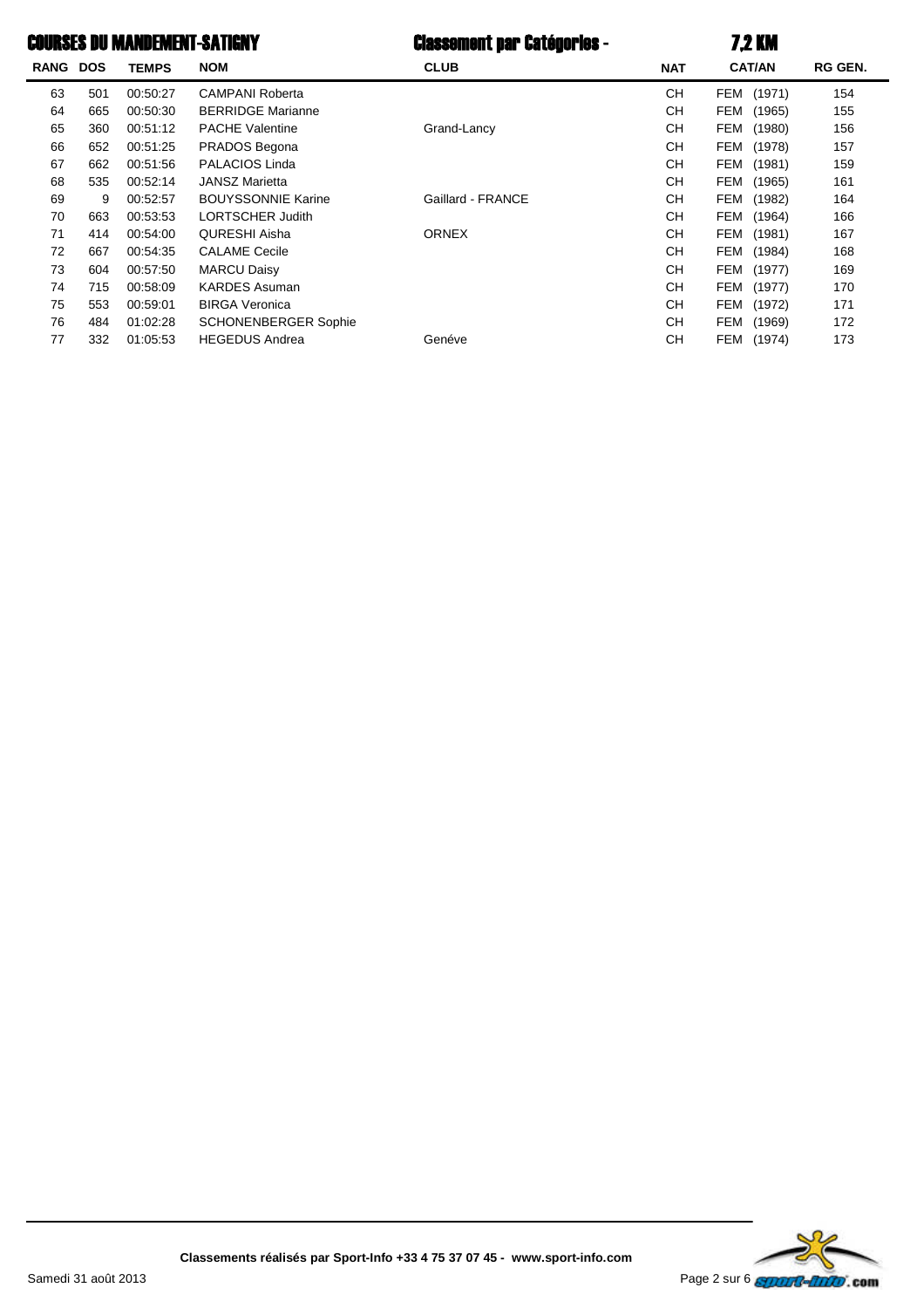| <b>COURSES DU MANDEMENT-SATIGNY</b> |     |              |                   | <b>Classement par Catégories -</b> | <b>7.2 KM</b> |                    |                |  |
|-------------------------------------|-----|--------------|-------------------|------------------------------------|---------------|--------------------|----------------|--|
| RANG DOS                            |     | <b>TEMPS</b> | <b>NOM</b>        | <b>CLUB</b>                        | <b>NAT</b>    | <b>CAT/AN</b>      | <b>RG GEN.</b> |  |
|                                     |     |              |                   |                                    |               |                    |                |  |
| <b>JUNF</b>                         |     |              |                   |                                    |               |                    |                |  |
|                                     | 406 | 00:39:20     | WARRINER Anja     | <b>Bellevue</b>                    | CН            | <b>JUNF (1995)</b> | 73             |  |
|                                     | 344 | 00:42:09     | <b>KREY Lucie</b> | Genève                             | CН            | JUNF (1995)        | 102            |  |
|                                     |     |              |                   |                                    |               |                    |                |  |

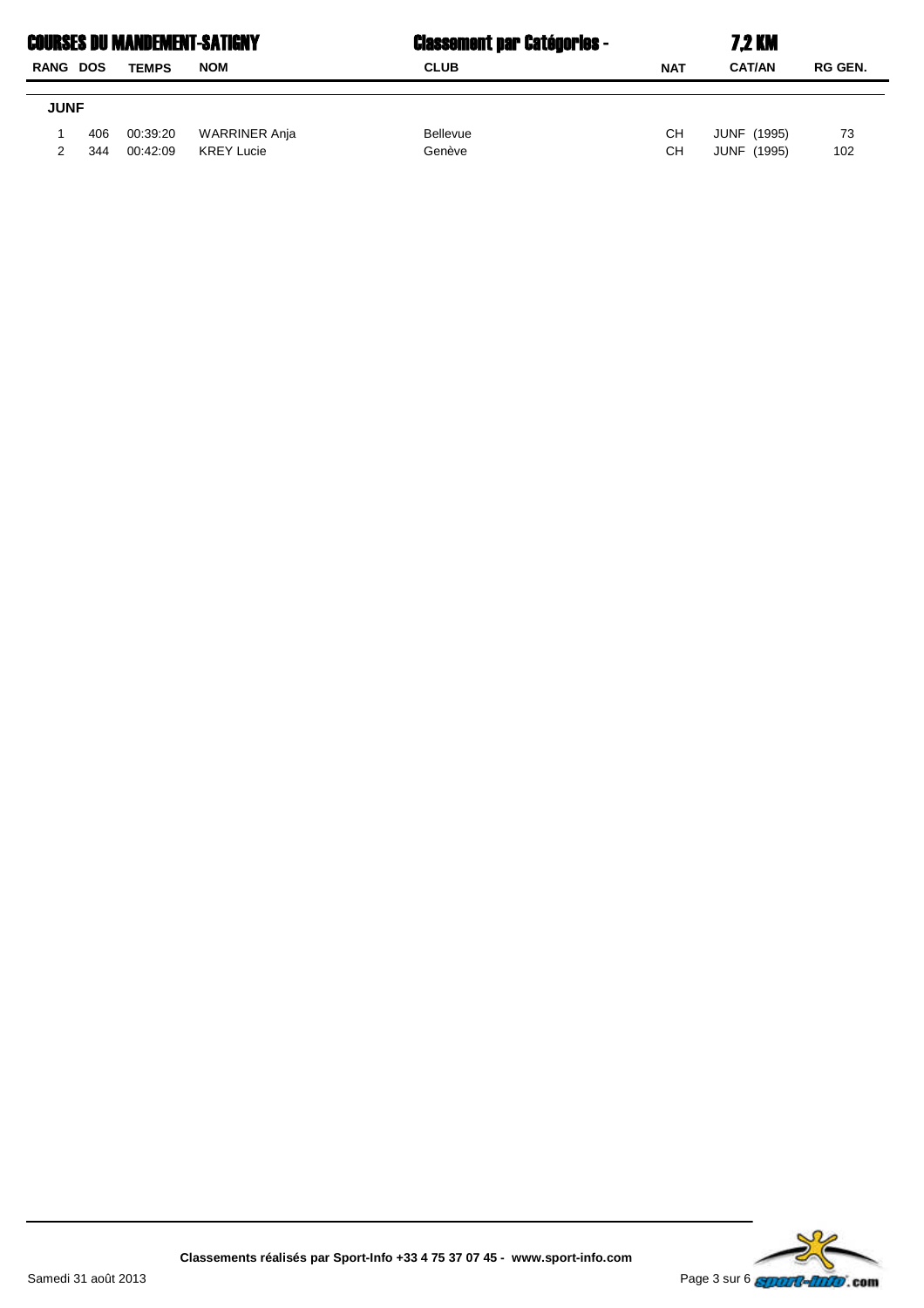|              |            | COURSES DU MANDEMENT-SATIGNY |                                               | <b>Classement par Catégories -</b> |                 | <b>7,2 KM</b>            |          |
|--------------|------------|------------------------------|-----------------------------------------------|------------------------------------|-----------------|--------------------------|----------|
| RANG DOS     |            | <b>TEMPS</b>                 | <b>NOM</b>                                    | <b>CLUB</b>                        | <b>NAT</b>      | <b>CAT/AN</b>            | RG GEN.  |
| HOM          |            |                              |                                               |                                    |                 |                          |          |
| $\mathbf{1}$ | 348        | 00:25:39                     | <b>LEITAO Miguel</b>                          | 1202 Genéve                        | <b>CH</b>       | HOM (1977)               | 1        |
| 2            | 108        | 00:26:03                     | PINTO Ricardo                                 | Veyrier                            | <b>CH</b>       | HOM (1987)               | 2        |
| 3            | 612        | 00:26:29                     | <b>THIEMARD Marc</b>                          | PERFORM CBS                        | <b>CH</b>       | HOM (1986)               | 3        |
| 4            | 539        | 00:26:44                     | <b>BASSET Jeremy</b>                          |                                    | CН              | HOM (1993)               | 4        |
| 5            | 359        | 00:27:09                     | <b>OLIVEIRA Narciso</b>                       | Genève                             | <b>CH</b>       | HOM (1963)               | 5        |
| 6            | 549        | 00:27:31                     | <b>SCHEMEL Florian</b>                        |                                    | CН              | HOM (1970)               | 6        |
| 7            | 594        | 00:28:48                     | <b>SIMMONDS Frederick</b>                     |                                    | <b>CH</b>       | HOM (1991)               | 7        |
| 8            | 207        | 00:29:06                     | <b>CORGA Henrique</b>                         | Geneve                             | CH              | HOM (1966)               | 8        |
| 9<br>10      | 159<br>355 | 00:29:25<br>00:29:31         | <b>GOBBO Luca</b><br><b>MWANSA Martin</b>     | Châtelaine<br>Genève               | <b>CH</b><br>CH | HOM (1990)<br>HOM (1993) | 9<br>10  |
| 11           | 20         | 00:29:40                     | <b>DIAS Ricardo</b>                           | Geneve                             | <b>CH</b>       | HOM (1977)               | 11       |
| 12           | 528        | 00:29:45                     | <b>MCGEEVER Patrica</b>                       | AAA                                | CН              | HOM (1975)               | 12       |
| 13           | 564        | 00:29:50                     | <b>LEGER Christophe</b>                       |                                    | CН              | HOM (1971)               | 13       |
| 14           | 137        | 00:29:53                     | <b>GUILLET Luc</b>                            | Le Grand-Saconnex                  | <b>CH</b>       | HOM (1977)               | 14       |
| 15           | 221        | 00:30:03                     | <b>ING Denis</b>                              | Genève                             | CН              | HOM (1983)               | 15       |
| 16           | 510        | 00:30:39                     | WOOD James                                    | AAA                                | CH              | HOM (1952)               | 17       |
| 17           | 490        | 00:30:42                     | <b>HUMBERT DROZ Herve</b>                     |                                    | <b>CH</b>       | HOM (1970)               | 18       |
| 18           | 600        | 00:30:44                     | <b>MILLERET Gilles</b>                        |                                    | <b>CH</b>       | HOM (1980)               | 19       |
| 19           | 640        | 00:30:51                     | <b>RECORDON Stephane</b>                      |                                    | <b>CH</b>       | HOM (1969)               | 20       |
| 20           | 629        | 00:31:28                     | <b>GIOVANNINI Marc</b>                        |                                    | CН              | HOM (1982)               | 22       |
| 21           | 643        | 00:31:41                     | <b>FIGUERIA Fernando</b>                      |                                    | CН              | HOM (1966)               | 24       |
| 22           | 363        | 00:31:47                     | <b>QUACECI Giuseppe</b>                       | Grand-saconnex                     | CН              | HOM (1982)               | 25       |
| 23           | 529        | 00:31:52                     | <b>MCGEEVER Patrick</b>                       |                                    | CН              | HOM (1985)               | 26       |
| 24           | 513        | 00:32:36                     | <b>MITTEMPERGHER Charles</b>                  |                                    | CН              | HOM (1988)               | 27       |
| 25           | 546        | 00:32:41                     | <b>ALONSO David</b>                           |                                    | CH              | HOM (1989)               | 28       |
| 26           | 556        | 00:32:54                     | <b>GODOT Florian</b>                          |                                    | <b>CH</b>       | HOM (1960)               | 30       |
| 27           | 192        | 00:32:56                     | <b>TONKA Luc</b>                              | Genève                             | CH              | HOM (1983)               | 31       |
| 28<br>29     | 651        | 00:32:59                     | <b>FRIESS Nicolas</b>                         | Genève                             | CН<br><b>CH</b> | HOM (1977)               | 32       |
| 30           | 16<br>496  | 00:32:59<br>00:33:14         | DEBONNEVILLE Julien<br><b>CAUCHON Charles</b> |                                    | CН              | HOM (1985)<br>HOM (1984) | 33<br>34 |
| 31           | 624        | 00:33:27                     | MICHEL Yann                                   |                                    | <b>CH</b>       | HOM (1981)               | 35       |
| 32           | 527        | 00:34:20                     | <b>HERRING Robert</b>                         | AAA                                | CН              | <b>HOM</b><br>(0)        | 36       |
| 33           | 593        | 00:34:27                     | <b>BOLLER Gregory</b>                         |                                    | <b>CH</b>       | HOM (1990)               | 38       |
| 34           | 631        | 00:34:30                     | <b>DUFRANCAIS Romain</b>                      |                                    | CH              | $HOM$ (0)                | 39       |
| 35           | 550        | 00:34:31                     | <b>BASSANI Ugo</b>                            |                                    | CH              | HOM (1971)               | 40       |
| 36           | 175        | 00:34:38                     | <b>CHRISTELLER Laurent</b>                    | Genève                             | CH              | HOM (1977)               | 41       |
| 37           | 274        | 00:34:39                     | <b>MEURY Gregoire</b>                         | Versoix                            | СH              | HOM (1981)               | 42       |
| 38           | 179        | 00:34:56                     | <b>CURVAIA Samy</b>                           | Petit-Lancy                        | СH              | HOM (1985)               | 44       |
| 39           | 401        | 00:35:08                     | SIMONI Julien                                 | geneve                             | CН              | HOM (1982)               | 46       |
| 40           | 228        | 00:35:10                     | <b>INCONNUX</b>                               |                                    | СH              | <b>HOM</b><br>(0)        | 47       |
| 41           | 410        | 00:35:12                     | <b>GENIER Steve</b>                           | Genève                             | СH              | HOM (1988)               | 48       |
| 42           | 742        | 00:35:13                     | <b>TAKLEGEORGIS Daniel</b>                    |                                    | CH              | HOM (1973)               | 49       |
| 43           | 566        | 00:35:36                     | <b>GERMANN Fabien</b>                         |                                    | СH              | HOM (1982)               | 51       |
| 44           | 405        | 00:35:42                     | WARRINER John                                 | Bellevue                           | CH              | HOM (1966)               | 52       |
| 45           | 412        | 00:37:05                     | <b>PALMA Michael</b>                          | Genève                             | CН              | HOM (1987)               | 56       |
| 46           | 683        | 00:37:38                     | <b>MARIN Antonio</b>                          |                                    | СH              | HOM (1959)               | 60       |
| 47<br>48     | 19<br>562  | 00:38:12<br>00:38:58         | <b>DENTAND Sebastien</b><br><b>RERAT Eric</b> | Vernier                            | CН<br>СH        | HOM (1975)<br>HOM (1967) | 61<br>65 |
| 49           | 644        | 00:39:00                     | <b>DUPOUY Thomas</b>                          |                                    | СH              | HOM (1983)               | 67       |
| 50           | 567        | 00:39:03                     | <b>CANELLINI Patrick</b>                      |                                    | СH              | HOM (1963)               | 68       |
| 51           | 696        | 00:39:03                     | <b>SCHWAB Philippe</b>                        | CEC NICOLAS BOUVIER                | СH              | HOM (1961)               | 69       |
| 52           | 197        | 00:39:12                     | <b>ZOLLINGER Lionel</b>                       | Plan les Ouates                    | СH              | HOM (1977)               | 71       |
| 53           | 65         | 00:39:20                     | RITCHIE James                                 | Geneve                             | CH              | HOM (1954)               | 72       |
| 54           | 419        | 00:39:23                     | <b>CAMPANALE Vincent</b>                      | Genève                             | СH              | HOM (1971)               | 74       |
| 55           | 196        | 00:39:39                     | <b>ZIMMERMANN Peter</b>                       | Meyrin                             | СH              | HOM (1958)               | 75       |
| 56           | 343        | 00:39:59                     | <b>KRESSIG Reto</b>                           | Genève                             | CН              | HOM (1969)               | 77       |
| 57           | 149        | 00:40:10                     | <b>COLLIARD Christian</b>                     | Petit-Lancy                        | CН              | HOM (1970)               | 79       |
| 58           | 333        | 00:40:12                     | HO Chi-hang                                   | Genève                             | СH              | HOM (1982)               | 80       |
| 59           | 294        | 00:40:18                     | ARAM John                                     | Genthod                            | CH              | HOM (1962)               | 81       |
| 60           | 532        | 00:40:27                     | <b>PLACCI Alfredo</b>                         |                                    | CН              | HOM (1941)               | 83       |
| 61           | 148        | 00:40:36                     | AEBERSOLD Raphael                             | Genève                             | <b>CH</b>       | HOM (1977)               | 85       |



62 378 00:41:10 WABER Lakshmi Genève 89HOM (1975)CH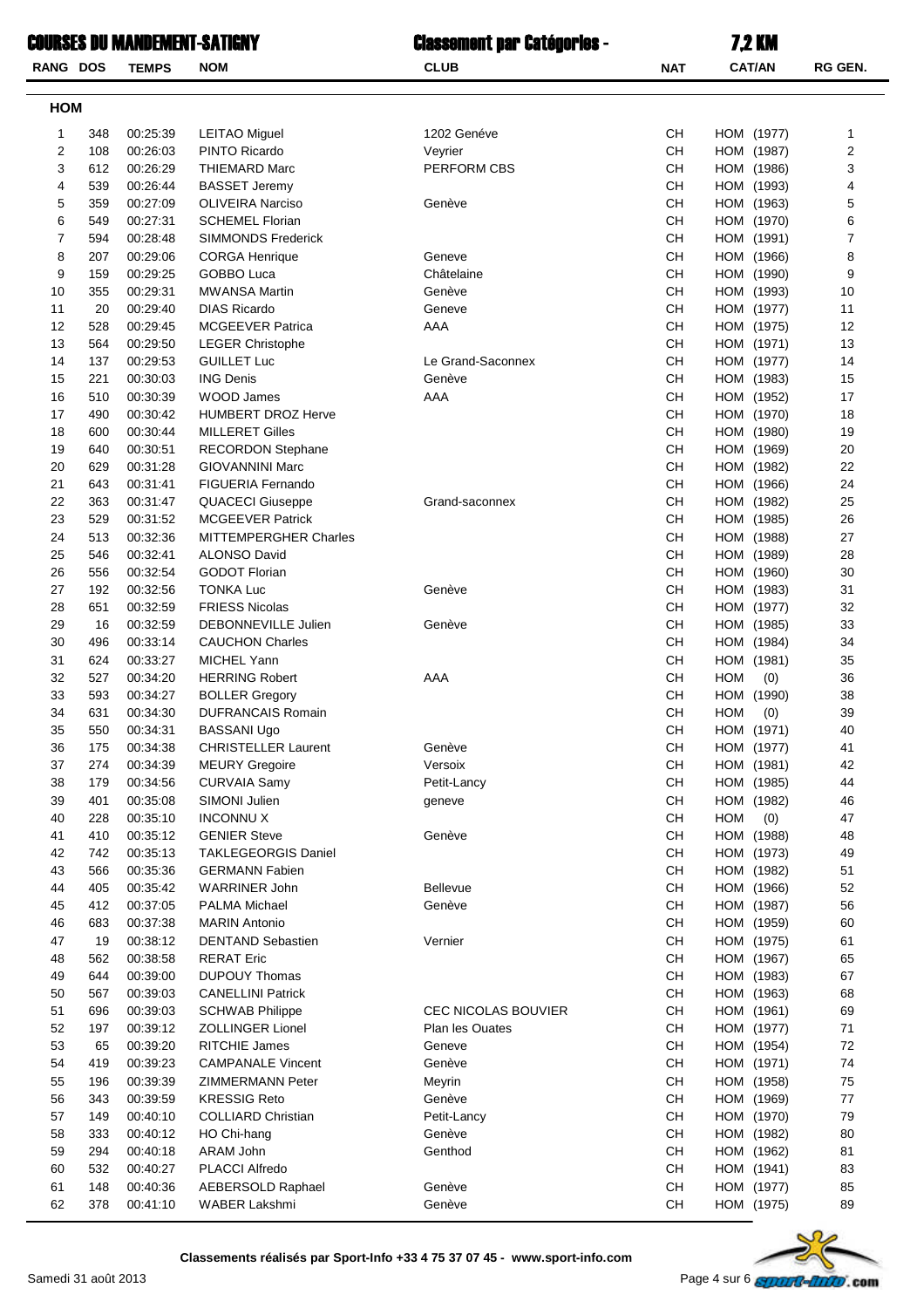## Classement par Catégories - 7,2 KMCOURSES DU MANDEMENT-SATIGNY

| <b>RANG</b> | <b>DOS</b> | <b>TEMPS</b> | <b>NOM</b>                | <b>CLUB</b>           | <b>NAT</b> | <b>CAT/AN</b>        | RG GEN. |
|-------------|------------|--------------|---------------------------|-----------------------|------------|----------------------|---------|
| 63          | 306        | 00:41:17     | <b>CUNADO David</b>       | Genève                | <b>CH</b>  | HOM (1970)           | 90      |
| 64          | 443        | 00:41:22     | <b>GIORIA Luc</b>         | <b>Bernex</b>         | <b>CH</b>  | HOM<br>(1957)        | 92      |
| 65          | 452        | 00:41:22     | <b>JORDI Pierre</b>       | <b>Bernex</b>         | <b>CH</b>  | HOM<br>(1957)        | 93      |
| 66          | 430        | 00:41:22     | DAL BUSCO Serge           | <b>Bernex</b>         | <b>CH</b>  | HOM<br>(1959)        | 94      |
| 67          | 481        | 00:41:22     | <b>CLERC</b> Laurent      | <b>Bernex</b>         | <b>CH</b>  | HOM<br>(1965)        | 95      |
| 68          | 716        | 00:41:23     | <b>FRRARIO Vittorio</b>   |                       | <b>CH</b>  | HOM<br>(1967)        | 96      |
| 69          | 557        | 00:41:46     | <b>PAYOT Christophe</b>   |                       | CН         | HOM<br>(1966)        | 98      |
| 70          | 421        | 00:42:06     | <b>ANTHONY Sedwyn</b>     | <b>Grand Saconnex</b> | <b>CH</b>  | HOM<br>(1982)        | 100     |
| 71          | 1130       | 00:42:07     | <b>SOUCHON James</b>      |                       | <b>CH</b>  | HOM<br>(1982)        | 101     |
| 72          | 258        | 00:42:19     | <b>DIETRICH Pascal</b>    | Troinex               | <b>CH</b>  | HOM<br>(1968)        | 104     |
| 73          | 340        | 00:42:22     | <b>KARDES Hakan</b>       | Genève                | <b>CH</b>  | HOM<br>(1975)        | 105     |
| 74          | 677        | 00:42:27     | <b>RYSER Stephan</b>      |                       | <b>CH</b>  | HOM<br>(1969)        | 107     |
| 75          | 387        | 00:42:52     | <b>FRACHEBOUD Olivier</b> | Satigny               | <b>CH</b>  | HOM<br>(1970)        | 111     |
| 76          | 637        | 00:43:04     | <b>STUCKUN Lionel</b>     | <b>LACONNEX COURT</b> | <b>CH</b>  | <b>HOM</b><br>(1960) | 113     |
| 77          | 329        | 00:43:45     | <b>GUERRERO Carlos</b>    | Genève                | <b>CH</b>  | HOM<br>(1951)        | 119     |
| 78          | 322        | 00:45:30     | <b>FLORIS Bruno</b>       | Thônex                | <b>CH</b>  | HOM<br>(1959)        | 127     |
| 79          | 55         | 00:46:33     | <b>INCONNUX</b>           |                       | <b>CH</b>  | <b>HOM</b><br>(0)    | 130     |
| 80          | 413        | 00:46:35     | <b>PITTET Geoffroy</b>    | Ville la Grand        | <b>CH</b>  | HOM<br>(1977)        | 131     |
| 81          | 521        | 00:46:55     | DOMBA Kasongo             |                       | <b>CH</b>  | HOM<br>(1958)        | 132     |
| 82          | 589        | 00:47:03     | <b>ACMOMAN Wael</b>       | EC NICOLAS BOUVIER    | <b>CH</b>  | <b>HOM</b><br>(1981) | 135     |
| 83          | 234        | 00:48:49     | PRETE Angelo              | <b>Bernex</b>         | <b>CH</b>  | HOM<br>(1970)        | 143     |
| 84          | 220        | 00:48:49     | <b>HUBER Walter</b>       | Puplinge              | <b>CH</b>  | (1970)<br>HOM        | 144     |
| 85          | 606        | 00:48:58     | <b>JAGGI Yves</b>         |                       | <b>CH</b>  | HOM<br>(1946)        | 146     |
| 86          | 160        | 00:49:32     | <b>EKSTRAND Henrik</b>    | Chênes-Bougeries      | <b>CH</b>  | HOM<br>(1982)        | 149     |
| 87          | 574        | 00:49:36     | <b>BREDY Lorenzo</b>      |                       | <b>CH</b>  | HOM<br>(1963)        | 150     |
| 88          | 686        | 00:50:16     | <b>DULCHE Adrien</b>      |                       | <b>CH</b>  | HOM<br>(1982)        | 153     |
| 89          | 1139       | 00:51:37     | <b>WIDMER J Pierre</b>    | <b>UGS</b>            | <b>CH</b>  | HOM<br>(1938)        | 158     |
| 90          | 534        | 00:52:14     | <b>JANSZ Dugal</b>        |                       | <b>CH</b>  | HOM<br>(1966)        | 160     |
| 91          | 264        | 00:52:50     | <b>HUYSSENS Christian</b> | Penthaz               | CН         | (1959)<br>HOM        | 162     |
| 92          | 498        | 00:52:51     | <b>HAESER Arthur</b>      |                       | CН         | HOM<br>(1936)        | 163     |
| 93          | 33         | 00:53:47     | <b>FRATTINI Massimo</b>   | Carouge               | <b>CH</b>  | HOM (1971)           | 165     |